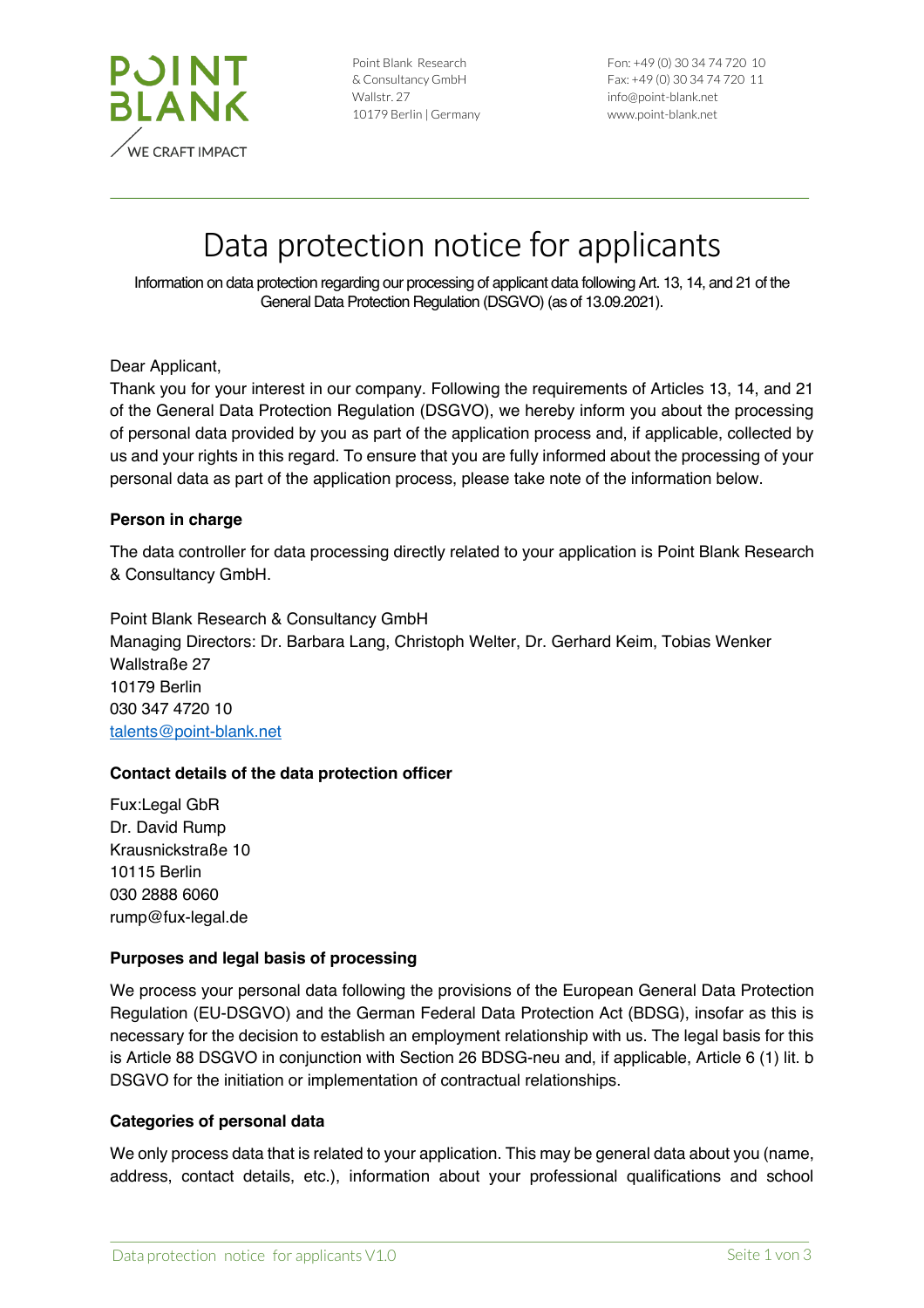

education, information about further professional training, and, if applicable, other data that you provide to us in connection with your application.

# **Sources of the data**

We process personal data that we receive from you by mail or e-mail in the context of contacting you or your application.

## **Recipients / passing on of data**

We only pass on your personal data within our company to those departments and persons who need this data to fulfill contractual and legal obligations or to implement our legitimate interests. Data will only be passed on to recipients outside the company if this is permitted or required by law, if the transfer is necessary to fulfill legal obligations or if we have your consent.

## **Deletion of data**

The personal data relating to you will be stored until the purpose of the data processing no longer applies or after expiry of statutory or official retention obligations.

We store your personal data as long as this is necessary for the decision on your application. Your personal data or application documents will be deleted a maximum of six months after the end of the application process (e.g. notification of the rejection decision) unless longer storage is required or permitted by law. We store your personal data beyond this only insofar as this is required by law or in the specific case for the assertion, exercise, or defense of legal claims for the duration of a legal dispute. If you have consented to a longer storage of your personal data, we will store it following your declaration of consent. If an employment relationship, apprenticeship, or trainee relationship is established following the application process, your data will initially continue to be stored to the extent necessary and permissible and then transferred to the personnel file.

## **Your rights as a data subject**

According to the GDPR, you are entitled to the following rights under the conditions specified in the law:

- Right to information (Art. 15 DSGVO): You have the right to information about the personal data concerning you. You can contact us for information at any time. In the case of a request for information that is not made in writing, we ask for your understanding that we may require proof from you that you are the person you claim to be.
- Right to rectification (Art. 16 DSGVO):
- Right to erasure (Art. 17 DSGVO).
- Right to restriction of processing (Art. 18 DSGVO).
- Right to notification (Art. 20 DSGVO)
- Right to restriction of processing (Art. 18 DSGVO)
- Right to data portability (Art. 20 GDPR)
- Right to object (Art. 21 DSGVO): Insofar as the processing of your personal data is carried out for the protection of legitimate interests according to Art. 6 (1) (f) DSGVO, you have the right, according to Art. 21 DSGVO, to object to the processing of this data at any time for reasons arising from your particular situation. We will then no longer process this personal data unless we can demonstrate compelling legitimate grounds for the processing. These